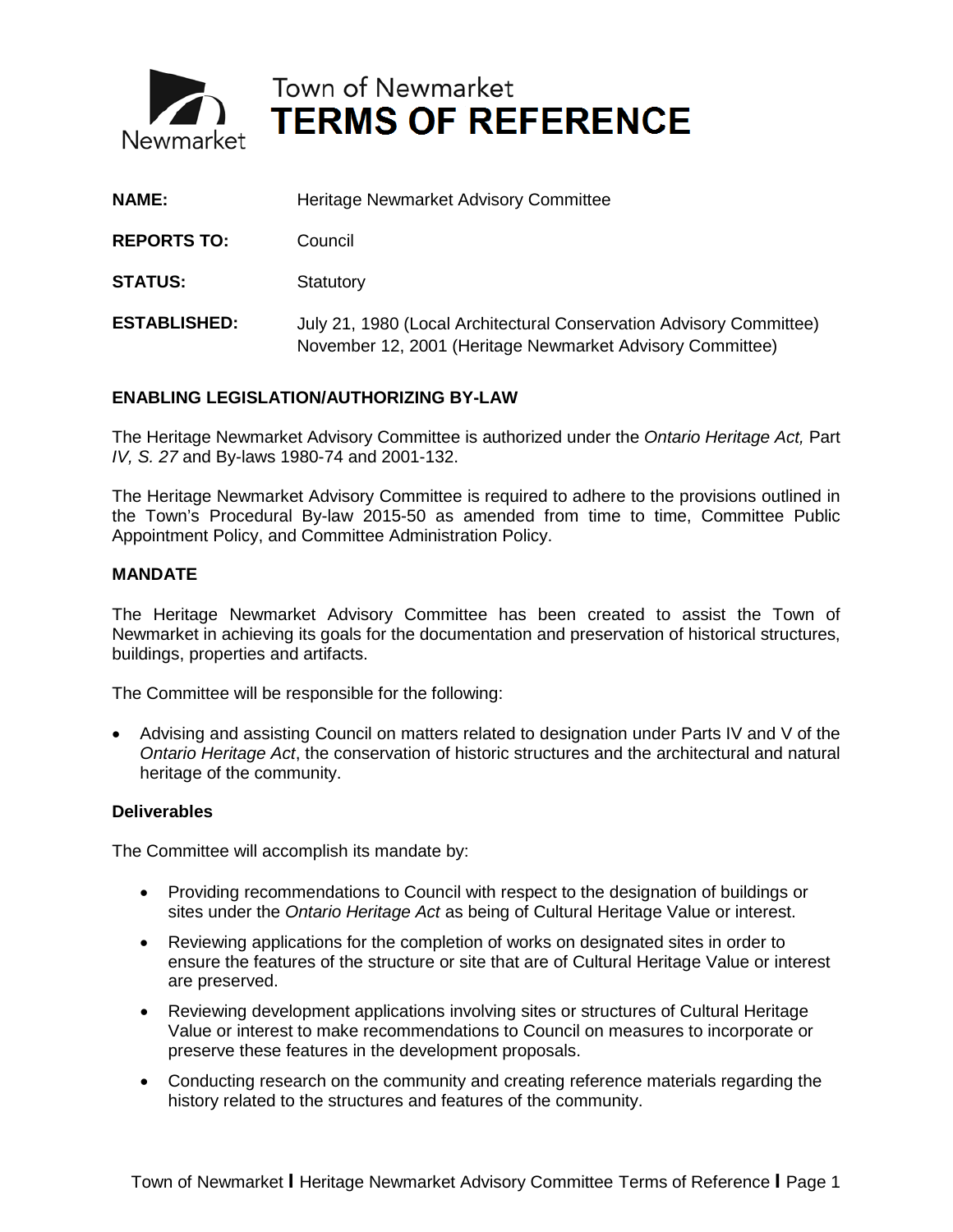# **Strategic Plan Linkages**

This mandate meets the following Corporate Strategic Goals:

- *Living Well*: By centering on Environmental protection and natural heritage preservation.
- *Well*-*balanced*: By focusing on arts, culture, entertainment and heritage preservation.

This mandate meets the following Council Strategic Priorities:

• *Enhanced Recreational Activities*: By supporting community and neighbourhood projects.

# **COMMITTEE COMPOSITION AND STAFF RESOURCES**

The Heritage Newmarket Advisory Committee will be composed of:

- Six (6) Newmarket residents
- One (1) Member of Council

The Heritage Newmarket Advisory Committee will supported by:

• Senior Planner

# **Qualifications**

Consideration shall be given to inclusion of the following qualifications during the appointment process:

- Knowledge of heritage legislation
- Heritage architectural design and research skills
- Skills functioning as members of a team
- Problem solving skills, interpersonal communication skills
- Facilitation skills
- Interest in the community

# **FREQUENCY OF MEETINGS**

Six times per year, or as needed to address urgent matters.